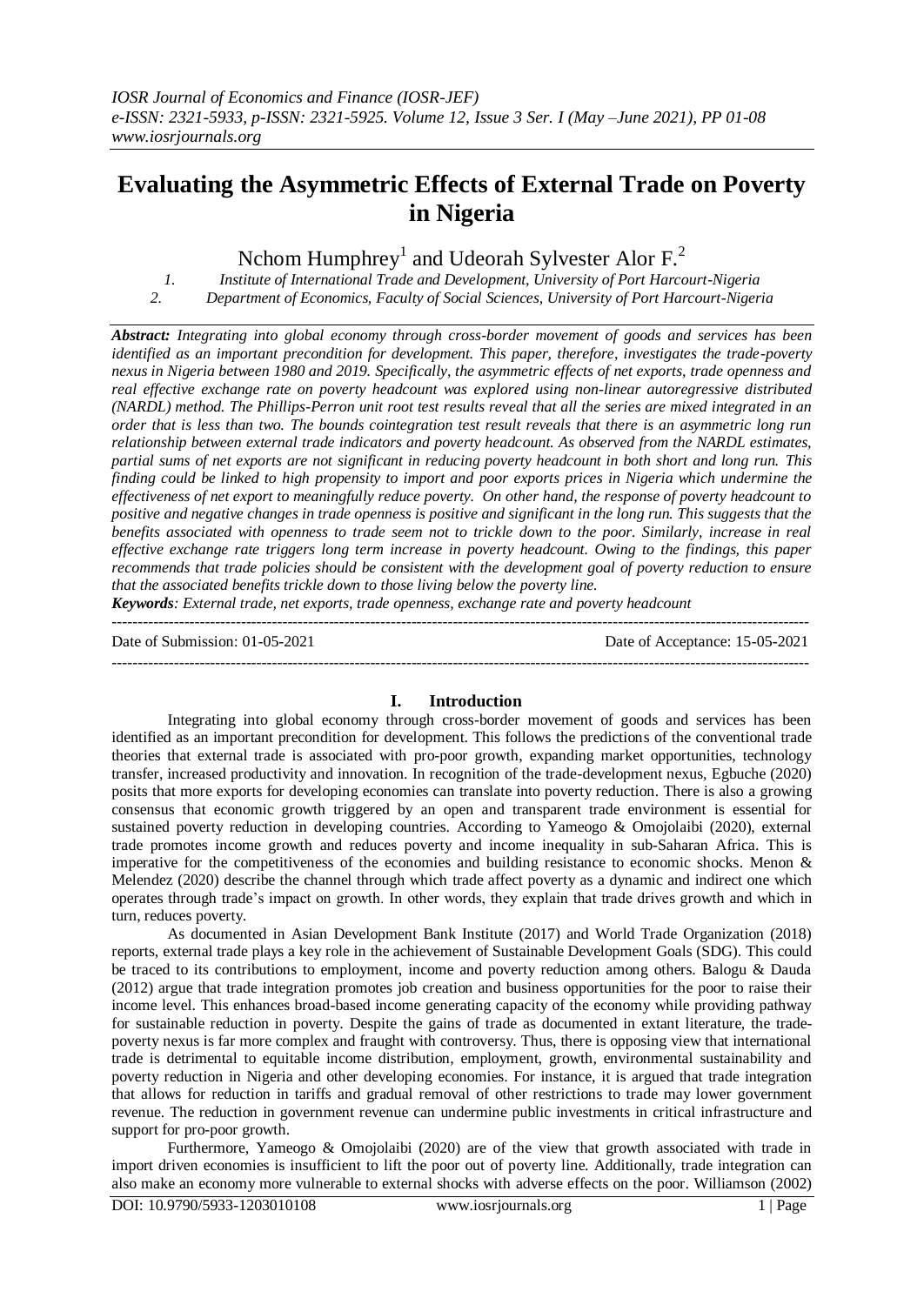argues that the poor tends to be more vulnerable to the spill-over effects of international trade, especially changes in absolute and relative prices of wage goods. This could be linked to the adverse effect of trade on growth, especially in regions with dominant unskilled workers. As controversy on trade poverty-nexus continues to grow, this paper deepens understanding of the asymmetric effect of international trade on poverty in Nigeria. This study is structured into five sections. The first section which embodies the introduction is followed by section 2 which is devoted to the review of what theory and empirical studies say about the nexus between international trade and poverty. Section 3 articulates the research methodology while results and discussion are provided in section 4. Lastly, section 5 is devoted to conclusion and recommendations.

## **II. Review Of Related Literature**

## **2.1 Theoretical Framework**

The theory of comparative advantage assumes that international trade provides basis for countries to completely specialize in the production of goods in which they enjoy comparative cost advantage. This specialization leads to increase in global output of goods and services which consequently reduces prices. The reduction in prices increases the real income of poor and their purchasing power. However, this theory was criticized for its failure to explain the differences in comparative costs between countries. The Heckscher-Ohlin (H-O) theory offers a better insight into the sources of comparative advantage in the production of several commodities across the world. It explains that countries enjoy comparative cost advantage because they have different factor endowments. In other words, there are differences in the trade-driving factor endowments between countries. Thus, the growth in trade is associated with growing level of output and welfare, which decreases the level of poverty. Accordingly, Yameogo & Omojolaibi (2020) opine that trade openness is an essential precondition for economic growth and poverty reduction. Overall, Heckscher-Ohlin model provides a simple and popular way of analyzing relations between supplies of factor input and the composition of trade which provides a better understanding of international trade activities.

On its part, Stolper-Samuelson theorem credited to Stolper & Samuelson (1941) assumes that countries concentrate on the production of goods and services for which they have an abundant factor of production. This plays an important role in driving broad-based growth, which in turn reduces poverty. Additionally, Mitra & Hossain (2018) argue that greater openness to international trade in developing countries will translate into poverty reduction and equitable distribution of income. The proponents of pro-poor growth are of the view that poverty reduction is possible through the expansion of trade liberalization. They argue that the reduction in trade barriers increases size of international trade that not only stabilize domestic economies of the world but also eliminate poverty from the countries of the world. Thus, international trade is advocated as a tool to lift people out of poverty in low income countries.

## **2.2 Empirical Literature**

In recent years, trade-poverty nexus has remained the focus of empirical studies with results varying across countries and economic regions. While some studies believe found that trade is beneficial for poverty reduction, others showed contrary empirical evidences. The review of some of these previous studies is provided in this section.

Using Panel ARDLmodel, Panel Vector Auto-regression (VAR) and System of Generalised Method of Moments (SYS-GMM), Yameogo & Omojolaibi (2020) investigated the relationship among trade openness, economic growth and poverty level in 40 sub-Saharan Africa countries from 1990 to 2017. The results revealed that trade openness; foreign direct investment and institutional quality significantly increase economic growth in the long term, while institutional quality reduces economic growth in the short run. The study further showed that trade liberalisation, institutional quality and population growth rate reduced poverty in the long run, while trade openness has adverse effects in the short run. The causality test results showed evidence of feedback effects among trade, economic growth and poverty level in the region. To this end, the study recommends that African governments should review their poverty reduction programmes in order to move towards achieving the sustainable development goals.

Togo (2020) examined the impact of trade liberalization on poverty reduction in Mali over the period 1986-2018. The study applied ARDL bounds testing approach and found that there is a negative relationship between trade liberalization and three proxies of poverty reduction in the long-run. The study revealed that, in the short-run, trade liberalization has a positive and significant effect on per capita consumption and life expectancy. In contrast, the study revealed that trade liberalization has a negative and significant impact on the infant mortality rate. Based on the findings, the study concludes that the effect of trade liberalization on poverty reduction is not sensitive to poverty proxies but depends on complementary policies

Applying ARDL method on annual time series data, Egbuche (2020) examined the aftermath effect of foreign trade on poverty in Nigeria. The bounds test result revealed that long run relationship exists among the variables. It was found that net export has a positive sign, but statistically insignificant in explaining changes in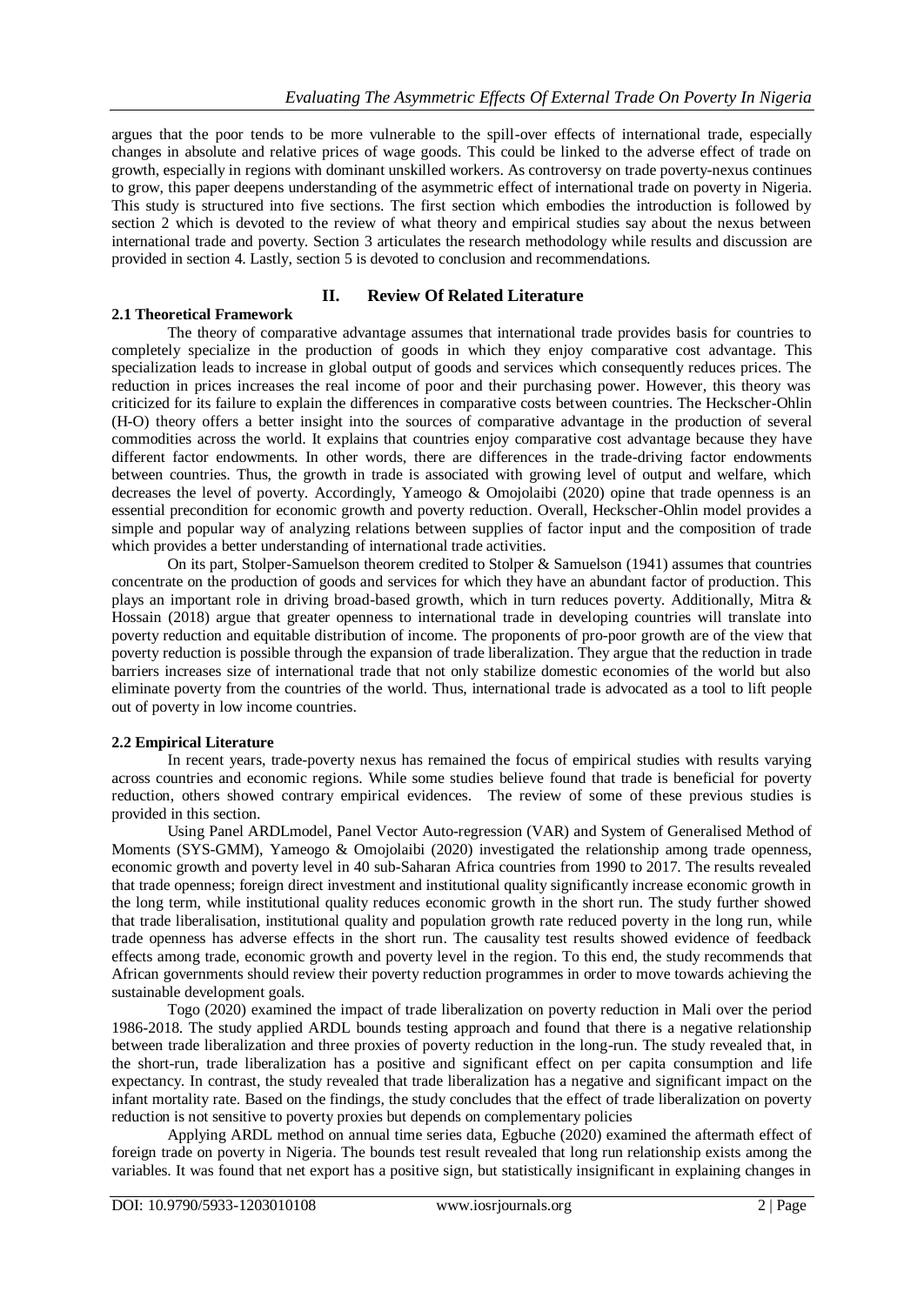poverty in both short and long run. However, trade liberalization significantly influenced poverty in the short and long run. The effect of exchange rate on poverty in the long run was significant and negative. Similarly, Jelilov, Çelik & Abdallah (2020) explored the effects of international trade on poverty reduction in Nigeria from 1995 to 2018. The study utilized secondary data collected from CBN statistical bulletin and found that international trade had some level of impact on poverty reduction. Specifically, exchange rate had little impact on poverty as opposed to other variables which showed some level of significance. The result further showed that international trade, inflation and unemployment have significant positive impact on poverty in Nigeria. Owing to the findings, the study recommend that government should create an enabling environment that would facilitate trade and generate employment through the support of small and medium scale enterprise.

Focusing on 12 selected developing countries between 1980 and 2017, Rezazadeh & Ghasemnejad (2020) examined the effects of the asymmetric threshold of real exchange rate on poverty through the channel of remittances. The study applied Panel Smooth Transition Regression (PSTR) model and found that strong nonlinear relationship exists among the variables under consideration. The results further revealed that remittances, GDP per capita and real exchange rate in both the first and second regimes have inconsistent effects on poverty. Specifically, remittances and exchange rate have positive effect on poverty in first regime and negative effect in the second regime. On the other hand, GDP per capita has negative effect on poverty in both of the regimes, but its effect was less in the second regime. Based on the findings, the study concludes that changes in exchange rate are important determinant of poverty in developing economies.

Yusuf, Malarvizhi & Khin (2013) explored the causal links between trade liberalization and poverty in Nigeria over the period 1980-2011. The study employed Pesaran, Shin & Smith (2001) ARDL method for the analysis of time series data. The result showed that trade liberalization does not contribute to poverty reduction, indicating that the benefit of trade liberalization does not trickle down to the poor in Nigeria. In a like manner, Moses *el al.* (2020) applied cointegration test and error correction model (ECM) to investigate the link between exchange rate and economic growth in Nigeria between 1980 and 2019. The results revealed that exchange has a positive and statistically significant impact on economic growth at 5 percent level. The result further revealed that economic openness impacted negatively on economic growth. Similarly, the study revealed that economic openness adversely affects economic growth. To this end, the study recommends that government should sustain its current efforts in diversifying the economy in the country and disregard the notion that openness generates economic growth in the country.

## **III. Research Methodology**

### **3.1 Research Design**

Considering the nature of this paper, an ex post facto research design was followed. The choice of this research design resonates from the fact that the data required for the empirical investigation were sourced from secondary sources, which cannot be manipulated.

### **3.2 Model Specification**

The model set up for this paper follows the work of Yusuf, Malarvizhi & Khin (2013) with an improving due to improvement in poverty and foreign trade measures, and adoption of asymmetric empirical methodology of non-linear autoregressive distributed lag (NARDL) approach. In this case, the empirical model distinguishes the effect of increasing and decreasing external trade indicators on poverty headcount. The general form of the model is as follows:

 $POVT_t = \alpha_0 + \alpha_1 NEXP_t + \alpha_2 TOP_t + \alpha_3 RECR_t + U_t$  (1)

Where: POVT = poverty headcount,  $NEXP$  = net export,  $TOP$  = trade openness and  $RECR$  = real effective exchange rate,  $\alpha_0$  and  $\alpha_1 - \alpha_3$  are constant parameter and estimates of the regressors respectively.

In accordance with Shin, Yu & Greenwood-Nimmo (2014), the NARDL model for this paper which involves the decomposition of the independent variables in equation (1) into partial sums of positive and negative changes in the underlying measures of external trade is specified as follows:

$$
\Delta POVT_{t} = \alpha_{0} + \alpha_{1}POVT_{t-1} + \beta_{1}^{+}NEXP_{t-1}^{+} + \beta_{2}^{-}NEXP_{t-1}^{-} + \beta_{1}^{+}TOP_{t-1}^{+} + \beta_{2}^{-}TOP_{t-1}^{-} + \beta_{1}^{+}RECR_{t-1}^{+}
$$
  
+  $\beta_{2}^{-}RECR_{t-1}^{-} + \sum_{j=1}^{p} \lambda_{1}\Delta POVT_{t-j} + \sum_{j=1}^{q} (W_{1}^{+}\Delta NEXP_{t-j}^{+} + W_{1}^{+}\Delta NEXP_{t-j}^{-})$   
+  $\sum_{j=1}^{q} (W_{1}^{+}\Delta TOP_{t-j}^{+} + W_{2}^{-}\Delta TOP_{t-j}^{-}) + \sum_{j=1}^{q} (W_{1}^{+}\Delta RECR_{t-j}^{+} + W_{2}^{-}\Delta RECR_{t-j}^{-}) + U_{t}$  (2)

Where:  $NEXP^+$  and  $NEXP^-$  = partial sums of positive and negative changes in net export.  $TOP<sup>+</sup>$  and  $TOP<sup>-</sup>$  partial sums of positive and negative changes in trade openness.  $RECR^+$  and  $RECR^-$  = partial sums of positive and negative changes in real effective exchange rate.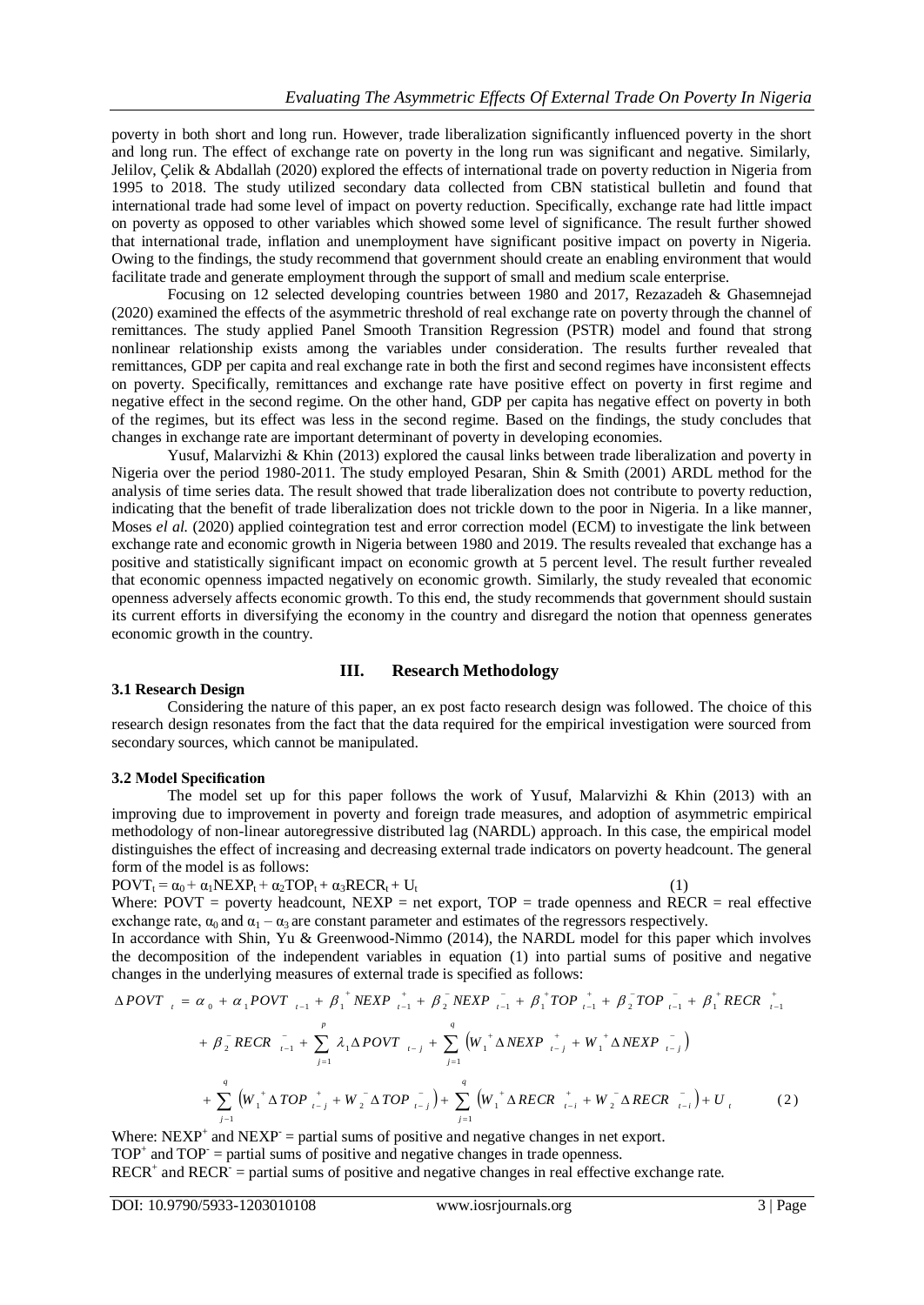$+$   $1$   $0$   $\beta_1^+$  and  $\beta_2^-$  = Long run parameters linked to the partial sums of positive and negative changes in the regressors.

 $W_1^+$  *and*  $W_2^-$  = shot run parameters.

P and  $q =$  lag lengths for the regressors

 $U_t$  = serially uncorrelated error term with zero mean and constant variance and covariance.

 $\Delta$  = first difference operator

## **3.3 Variable Description and Data Source**

The description and measurement of the variables used in this paper and sources of data are summarized in table 1.

| Variable          | <b>Notation</b> | <b>Description/measurement</b>                                     | Data source                        |
|-------------------|-----------------|--------------------------------------------------------------------|------------------------------------|
| Poverty headcount | <b>POVT</b>     | This refers to the percentage of the population living below the   | National Bureau of Statistics      |
|                   |                 | poverty line. As the most popular income poverty measure,          |                                    |
|                   |                 | headcount index is used in this paper as the dependent             |                                    |
|                   |                 | variable.                                                          |                                    |
| Net export        | <b>NEXP</b>     | This defines the value of total exports minus the value of its     | Word<br>World<br>Bank              |
|                   |                 | total imports. A positive net export value implies a trade         | Development<br>Indicators          |
|                   |                 | surplus, while a negative value suggests a trade deficit. The      | (WDI)                              |
|                   |                 | percentage of net exports to GDP is used in this paper.            |                                    |
| Trade openness    | TOP             | This is measured by the sum of export and import divided by        | Word Bank WDI                      |
|                   |                 | GDP (export +import/gross domestic product).                       |                                    |
| effective<br>Real | <b>RECR</b>     | This is the weighted average of a country's currency, relative     | <b>International Monetary Fund</b> |
| exchange rate     |                 | to a group of other major currencies. It describes the strength    | (IMF)                              |
|                   |                 | of a currency relative to a basket of other currencies. It is used |                                    |
|                   |                 | in this study because it provides a better indicator of the        |                                    |
|                   |                 | macroeconomic effects of exchange rates than any single            |                                    |
|                   |                 | bilateral rate and serves as a yardstick for foreign trade         |                                    |
|                   |                 | assessment                                                         |                                    |

**Table 1: Summary of variable description**

**Source: Author's compilation**

## **4.1 Estimation Techniques**

This paper applies NARDL method popularized by Shin *et al.* (2014) to estimate the asymmetric effect of external trade on poverty. As an asymmetric extension of the conventional ARDL model of Peseran & Shin (1999), NARDL captures nonlinearity by means of partial sum decompositions in a coherent manner. In other words, it allows for capturing both the short-run and long-run asymmetries in a single equation set up. An empirical precondition for the application of the NARDL model requires that all variables should be stationary at levels and/ or first difference (Mihajlović & Mihajlović, 2020). The presence of the long run asymmetry relationship was examined by testing the null hypothesis of equality between the long-term coefficients of positive and negative changes using bounds cointegration test. Additionally, Phillips & Perron (1988) test was followed to check the stationarity status of the variables, while descriptive statistics and pairwise correlation form basis for analyzing the distribution of the variables and multicollinearity test respectively.

## **4.1 Descriptive Statistics**

## **IV. Results And Discussion**

The descriptive statistics deepened the understanding of the variable characteristics and distribution over the study period. The results are reported in table 2.

| <b>Table 2: Summary statistics for the variables</b> |             |             |            |             |  |
|------------------------------------------------------|-------------|-------------|------------|-------------|--|
|                                                      | <b>POVT</b> | <b>RECR</b> | <b>TOP</b> | <b>NEXP</b> |  |
| Mean                                                 | 57.17050    | 153.2668    | 32.70025   | 6.041047    |  |
| Median                                               | 61.05500    | 100.6650    | 34.11000   | 5.911778    |  |
| Maximum                                              | 78.60000    | 541.4600    | 53.28000   | 23.05093    |  |
| Minimum                                              | 29,00000    | 50.17000    | 9.140000   | $-5.582024$ |  |
| Std. Dev.                                            | 13.29662    | 120.2518    | 12.52344   | 6.032250    |  |
| Jarque-Bera                                          | 2.853676    | 28.85812    | 2.002320   | 2.521142    |  |
| Probability                                          | 0.240067    | 0.000001    | 0.367453   | 0.283492    |  |
| <b>Observations</b>                                  | 40          | 40          | 40         | 40          |  |

**Table 2: Summary statistics for the variables**

**Source: Author's computation based on data sourced from NBS and WDI**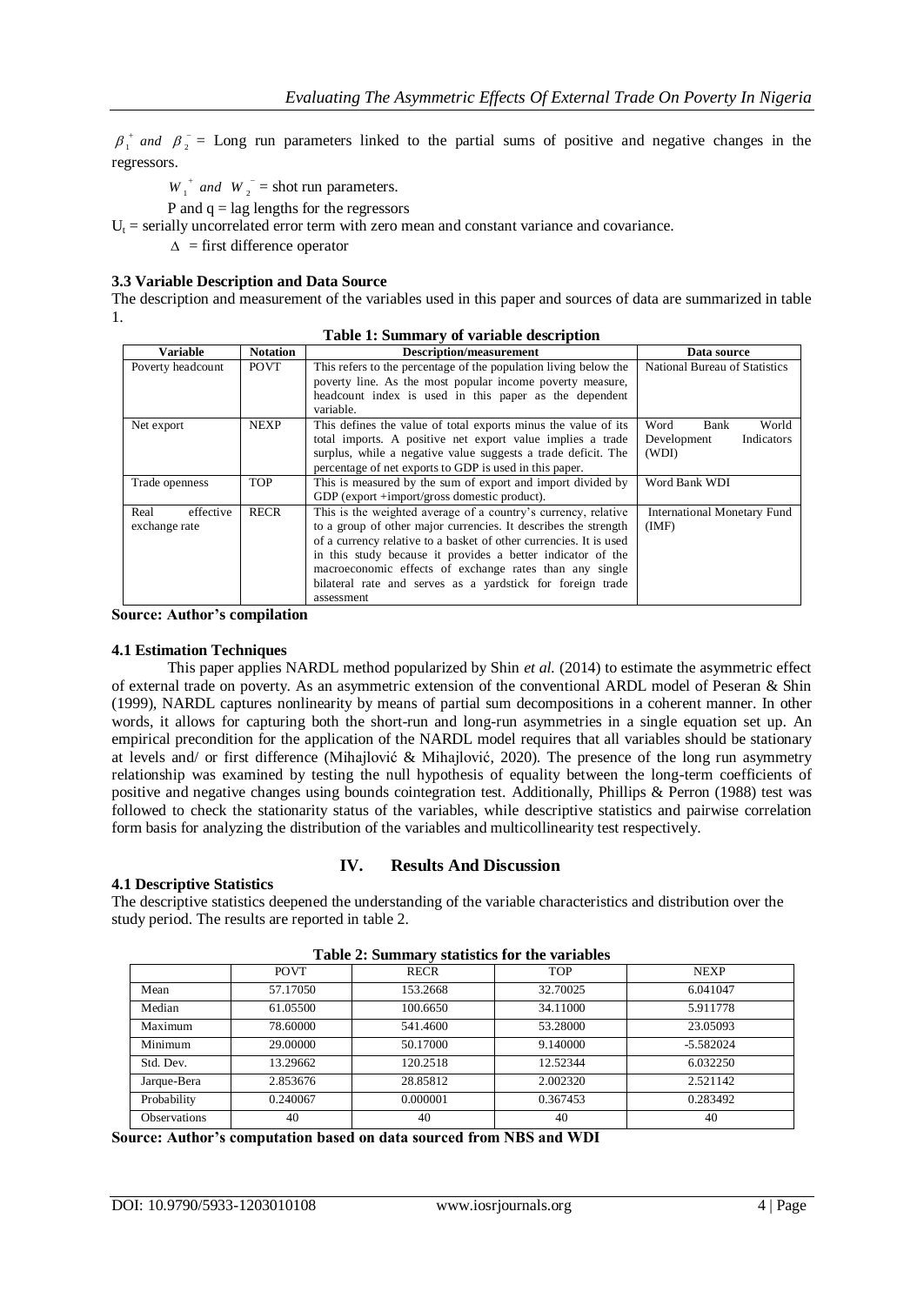As observed from the descriptive statistics, poverty headcount and real effective exchange rate averaged 57.17 percent and 153.27 respectively during the study period. This implies that more than half of the Nigerian populations are trapped in absolute poverty as their daily spending falls below the World Bank recommended threshold of US\$1.9. The averaged values of trade openness and net export (measured as a percentage of GDP) are 32.7 percent and 6.04 percent respectively. This suggests that Nigeria is gradually relaxing restrictions to flow of goods and services as evidenced in nearly average openness to trade. However, the less than 10 percent share of net export to GDP is not impressive. This could be linked to the high importdependent nature of the Nigerian economy which undermines the net export growth and its contribution to GDP growth. The standard deviations for all the variables are less than their corresponding mean values. It therefore, follows that the observations for each of the variables clustered around their respective mean values. It was further found from the probability values of the Jarque-Bera statistics that all the variables except real effective exchange rate are normally distributed. The non-normal distribution of real effective exchange rate is not surprising as it could be traced to the high volatility of exchange rate in Nigeria.

## **4.2 Pairwise Correlation Test**

The explanatory variables were subjected to pairwise correlation test to determine if they can be regressed together or not. The correlation matrix is presented in table 3.

| Table 9: I all west correlation test results |             |            |             |             |  |  |
|----------------------------------------------|-------------|------------|-------------|-------------|--|--|
|                                              | <b>POVT</b> | <b>TOP</b> | <b>RECR</b> | <b>NEXP</b> |  |  |
| <b>POVT</b>                                  |             |            |             |             |  |  |
| <b>TOP</b>                                   | 0.6128      |            |             |             |  |  |
| <b>RECR</b>                                  | $-0.5035$   | $-0.5278$  |             |             |  |  |
| <b>NEXP</b>                                  | 0.1242      | 0.4962     | $-0.3498$   |             |  |  |
| <b>OEXR</b>                                  | 0.5386      | 0.2266     | $-0.4216$   | $-0.232$    |  |  |

A cursory look at the correlation coefficients shows no evidence of near perfect or perfect correlation between any pair of regressors. This finding provides appreciable empirical evidence for regressing the explanatory variables together as they seem not to pose any threat of multicollinearity.

## **4.3 Unit Root Test**

To ascertain the stationarity properties of the variables, a unit root test was conducted using Phillips-Perron method. The results are reported in table 4.

| Variable    | <b>PP</b> test statistic | <b>Probability value</b> | <b>Order of Integration</b> |  |  |
|-------------|--------------------------|--------------------------|-----------------------------|--|--|
| <b>POVT</b> | $-2.101$                 | 0.5289                   | I(1)                        |  |  |
| D(POVT)     | $-8.285$                 | 0.0000                   |                             |  |  |
| TOP         | $-3.554$                 | 0.0474                   | I(0)                        |  |  |
| <b>RECR</b> | $-2.2747$                | 0.4371                   | I(1)                        |  |  |
| D(RECR)     | $-5.0597$                | 0.0011                   |                             |  |  |
| <b>NEXP</b> | $-3.9884$                | 0.0174                   | I(0)                        |  |  |

### **Table 4: Phillips-Perron (PP) unit root test results**

**Source: Author's computation based on data sourced from NBS and WDI**

The results of the unit root test reveal that the variables are mixed integrated. Trade openness and net exports are stationary at levels. This necessitates the rejection of the null hypothesis of unit root for the two variables. However, poverty headcount and real effective exchange rate are stationary at first difference. In other words, they are integrated of order one [I(1)]. Overall, the evidence of mixed integration in the series satisfies the empirical precondition for the application of bounds cointegtaion method.

## **4.4 Bounds Cointegration Test**

Following the evidence of mixed integration in the series, a bounds cointeration test method was followed to test the null hypothesis that no cointegration exists among the variables. The result is reported in table 5.

| Table 5: Dounds connegration test result         |       |  |  |  |
|--------------------------------------------------|-------|--|--|--|
| <b>Variables: POVT TOP RECR NEXP</b>             |       |  |  |  |
| Null Hypothesis: No long-run relationships exist |       |  |  |  |
| <b>Test Statistic</b>                            | Value |  |  |  |
| F-statistic                                      | 7.985 |  |  |  |
|                                                  |       |  |  |  |

**Table 5: Bounds cointegration test result**

**Source: Author's computation based on data sourced from NBS and WDI**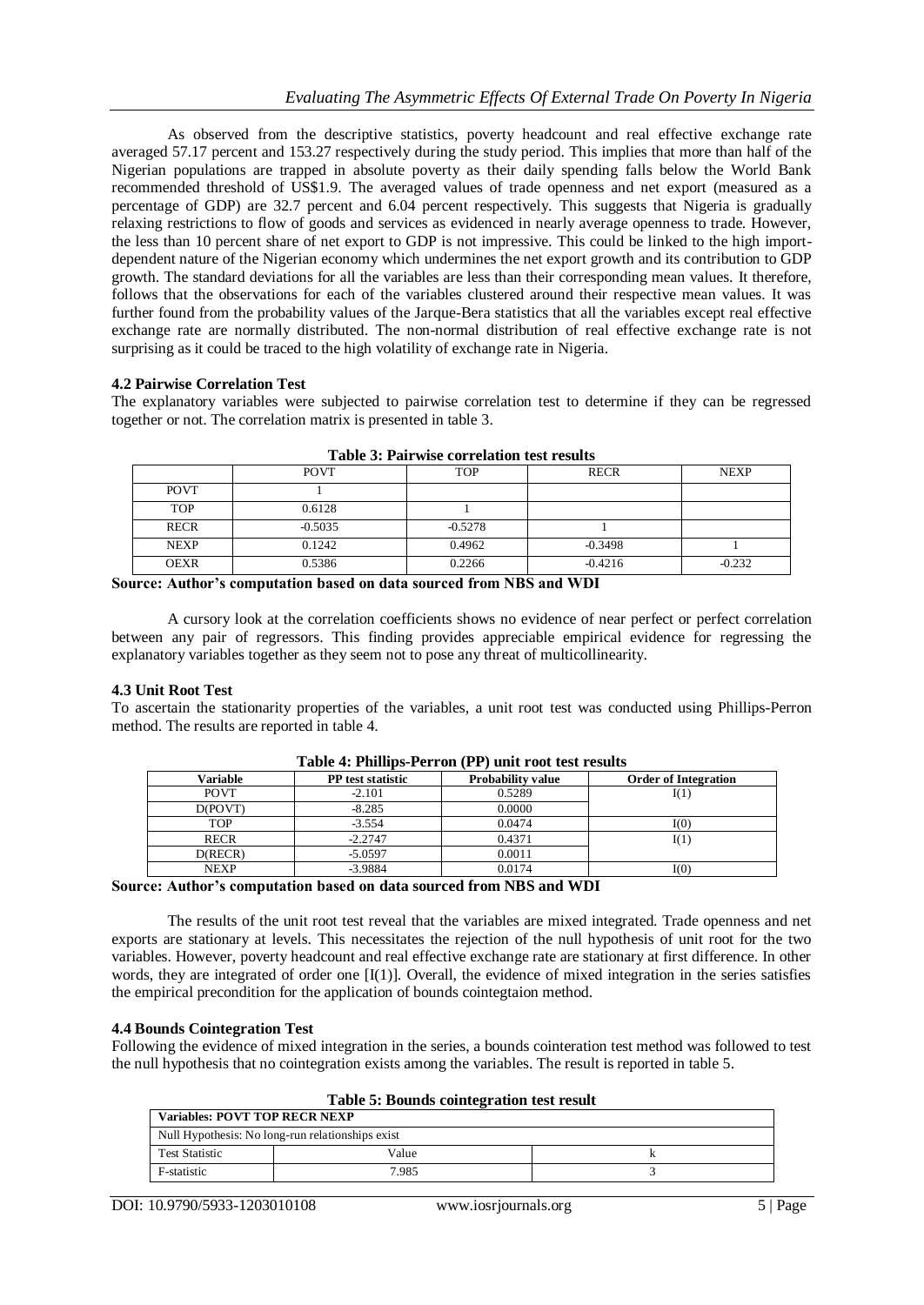| <b>Critical Value Bounds</b> |                    |                    |  |  |  |
|------------------------------|--------------------|--------------------|--|--|--|
| Significance                 | Lower $I(0)$ Bound | Upper $I(1)$ Bound |  |  |  |
| 10%                          | 2.72               | 3.77               |  |  |  |
| 5%                           | 3.23               | 4.35               |  |  |  |
| 2.5%                         | 3.69               | 4.89               |  |  |  |
| 1%                           | 4.29               | 5.61               |  |  |  |

**Source: Author's computation based on data sourced from NBS and WDI**

The cointegration test result reported in table 4 reveals that the computed F-statistic (7.985) is greater than the 5 percent upper bound critical value (4.35). This provides enough evidence for rejecting the null hypothesis that no long-run asymmetric relationship exists among the variables. It therefore, follows from the result that poverty headcount has long run asymmetric relationship with the underlying measures of international trade. This satisfies the precondition for the use of ARDL to estimate the short and long term effects of external trade indicators on poverty in Nigeria.

### **4.5 Asymmetric Short and Long run Estimates**

The asymmetric effect of external trade on poverty headcount was captured by the NARDL estimates. The results are summarized in table 6.

| Dependent Variable: POVT |             |            |             |       |  |  |
|--------------------------|-------------|------------|-------------|-------|--|--|
| Cointegrating Form       |             |            |             |       |  |  |
| Variable                 | Coefficient | Std. Error | t-Statistic | Prob. |  |  |
| $D(POVT(-1))$            | 0.260       | 0.183      | 1.422       | 0.167 |  |  |
| D(NEXP_POS)              | $-0.280$    | 0.224      | $-1.255$    | 0.221 |  |  |
| D(NEXP_NEG)              | $-0.177$    | 0.229      | $-0.770$    | 0.448 |  |  |
| $D(TOP_POS)$             | 0.095       | 0.2166     | 0.438       | 0.664 |  |  |
| $D(TOP_POS(-1))$         | $-0.467$    | 0.198      | $-2.351$    | 0.027 |  |  |
| D(TOP_NEG)               | 0.572       | 0.207      | 2.752       | 0.011 |  |  |
| D(RECR POS)              | 0.104       | 0.035      | 2.984       | 0.006 |  |  |
| D(RECR NEG)              | $-0.005$    | 0.010      | $-0.464$    | 0.647 |  |  |
| $CointEq(-1)$            | $-1.104$    | 0.238      | $-4.626$    | 0.000 |  |  |
| Long Run Coefficients    |             |            |             |       |  |  |
| Variable                 | Coefficient | Std. Error | t-Statistic | Prob. |  |  |
| NEXP_POS                 | $-0.254$    | 0.199      | $-1.273$    | 0.214 |  |  |
| NEXP_NEG                 | $-0.160$    | 0.208      | $-0.770$    | 0.448 |  |  |
| TOP_POS                  | 0.409       | 0.160      | 2.554       | 0.017 |  |  |
| TOP_NEG                  | 0.518       | 0.181      | 2.866       | 0.008 |  |  |
| <b>RECR_POS</b>          | 0.095       | 0.022      | 4.264       | 0.000 |  |  |
| RECR_NEG                 | $-0.004$    | 0.009      | $-0.475$    | 0.639 |  |  |
| C                        | 39.216      | 7.575      | 5.177       | 0.000 |  |  |

|  |  | Table 6: Summary of asymmetric results |  |
|--|--|----------------------------------------|--|
|  |  |                                        |  |

## **Source: Author's computation based on data sourced from NBS and WDI**

The asymmetric short run results show that the response of poverty headcount to positive and negative changes in net export is negative and insignificant. It is argued from this finding that increase and decrease in net exports do not significantly reduce poverty headcount in the short run. The short run results further reveal that the effects of the partial sums the contemporaneous and one period lag of trade openness are mixed. While an increase in one period lag of trade openness leads to reduction in poverty headcount, a decrease in contemporaneous value of trade openness leads to an increase in poverty headcount. The reduction in poverty headcount associated with an increase in one period lag of trade openness is consistent with the findings of Yameogo & Omojolaibi (2020) and Egbuche (2020). On the other hand, the short run response of poverty headcount to positive changes in real effective exchange rate is positive and statistically significant at 5 percent level. The implication of this finding is that increase in real effective exchange rate intensifies poverty incidence in Nigeria. The error correction coefficient (-1.104) is negative and significant, indicating that the adjustment towards long run equilibrium per year is approximately 100 percent. In order words, the convergence to long run equilibrium position is instantaneous.

More importantly, the long run results reveal that the coefficients of the partial sums of positive and negative changes in net exports are negative and statistically insignificant. It therefore, follows that positive and negative changes in net exports have no significant effect on poverty headcount in the long run. This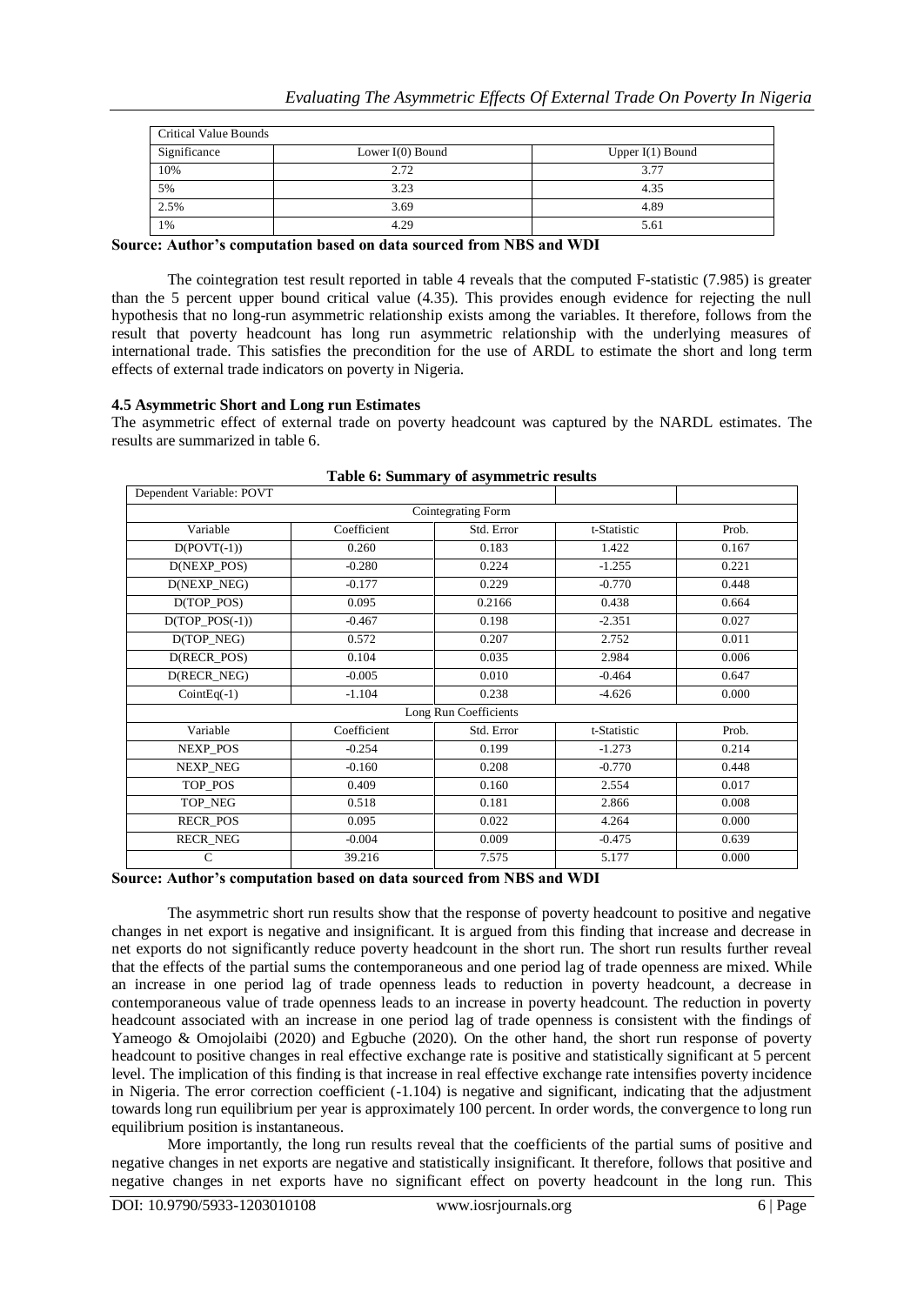corroborates with the finding of Egbuche (2020) and could be linked to high propensity to import and poor exports prices which undermine the effectiveness of net export to reduce absolute poverty in Nigeria. On other hand, the response of poverty headcount to positive and negative changes in trade openness is positive and significant in the long run. This finding aligns with the results of Yusuf, Malarvizhi & Khin (2013) and Jelilov, Çelik & Abdallah (2020), which revealed that benefits associated with openness to trade seem not to trickle down to the poor. This could be linked to poor infrastructure and adoption of inappropriate trade policies which undermine the effectiveness of trade to foster growth and translate it into sustainable reduction in poverty. Similarly, the long run response of poverty headcount to positive changes in real effective is positive and significant. This finding is accordance with the work of Rezazadeh & Ghasemnejad (2020) which indicates that an increase exchange rate tends to intensify poverty incidence.

## **4.5.1 Post-estimation Diagnostics Test Results**

The results of the diagnostics tests are reported in table 6.1.

| Test type/Null Hypothesis $(H_0)$           | Test-statistic             | Prob. value | Decision     |
|---------------------------------------------|----------------------------|-------------|--------------|
| Residual Normality test                     | Jarque-Bera stat. (0.229)  | 0.861       | Accept $H_0$ |
| $H0$ : Residuals are normally distributed   |                            |             |              |
| Breusch-Godfrey Serial Correlation test     | Chi-square stat. $(6.561)$ | 0.087       | Accept $H_0$ |
| $H0:$ No serial correlation in residuals    |                            |             |              |
| White's heteroscedasticity test             | Chi-square stat. $(15.87)$ | 0.103       | Accept $H_0$ |
| $H0:Residuals$ are homoscedastic            |                            |             |              |
| Ramsey's RESET                              | $F-stat. (2.464)$          | 0.106       | Accept $H_0$ |
| $H_0$ : No functional form misspecification |                            |             |              |

**Source: Author's computation from NARDL result in table 5**

The results revealed that the residuals are serially independent, homoscedastic and normally distributed at 5 percent level. This is because the corresponding probability values of each of the test statistics are greater than 0.05. On the other hand, the result of RESET shows no evidence of functional misspecification in the model. Additionally, the stability test performed by plotting the recursive cumulative sum (CUSUM) statistics against the breakpoints and testing based on the null hypothesis that parameters are unstable is presented in figure 1.



As observed from figure 1, the CUSUM plot lies within the two critical bounds at 5 percent level of significance, indicating that the null hypothesis is rejected. It therefore, follows from the finding that the estimated parameters are all stable.